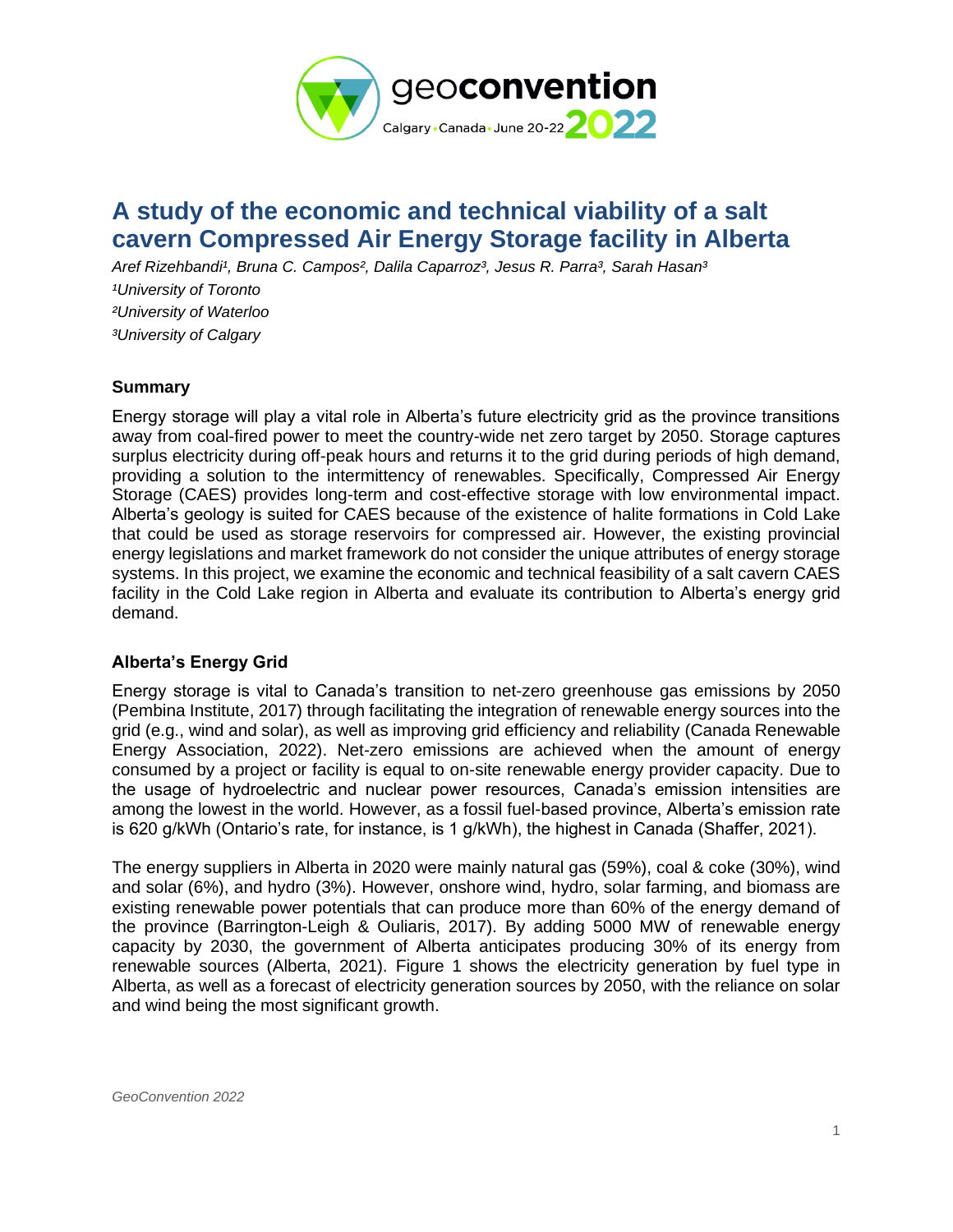



<span id="page-1-0"></span>Figure 1: Electricity generation in Alberta by fuel type (a) in 2020 and (b) in 2050, with the prediction being based on evolving policies (Canada Energy Regulator, 2022).

The intermittency of renewables induces disruption on the hourly load-following phase for the grid (Fares, 2015). As a result, there is a need to develop a robust and effective renewable energy system, tackling the intermittency problem by designing appropriate energy storage systems. Each type of energy storage system has advantages and disadvantages, and depending on the power and capacity, has different uses. Nevertheless, a renewable energy-based electrical system should offer both short-term and long-term energy storage options to be flexible and balanced.

# **Compressed Air Energy Storage (CAES) Technology**

Compressed Air Energy Storage (CAES) involves using compression turbines to store the air in reservoirs – viable options are vessels, salt caverns, aquifers, and hard rock formations. To recover the energy stored, the compressed air goes through expansion turbines that generate electricity to the grid. CAES has a high delivery rate that is well suited for peak load hours (Natural Resources Canada, 2022).

In terms of CAES options for reservoirs, salt caverns appear as a less expensive alternative when compared to vessel and hard rock formations, which involve, respectively, costly construction and drilling processes. The choice of aquifers or salt caverns for compressed air storage is limited to the geographical location. In the province of Alberta, for example, the presence of thick halite formations close to the Cold Lake region indicates a favorable geology for building salt caverns for compressed air storage.

The environmental impacts caused by a salt cavern CAES facility must be addressed in the design and operation phases. Brine from cavern mining dissolution can be disposed into sedimentary basins with suitable porosity and permeability (Dusseault, 2021). Brine could also be used for industrial applications and for de-icing roads; in both cases, brine transportation and storage must be previously planned. Other impacts such as noise production, surface tilting, deformation, and seismic events, can be prevented or mitigated by being considered during the design phase and assuring a thorough geological characterization and constant monitoring (Dusseault, 2021).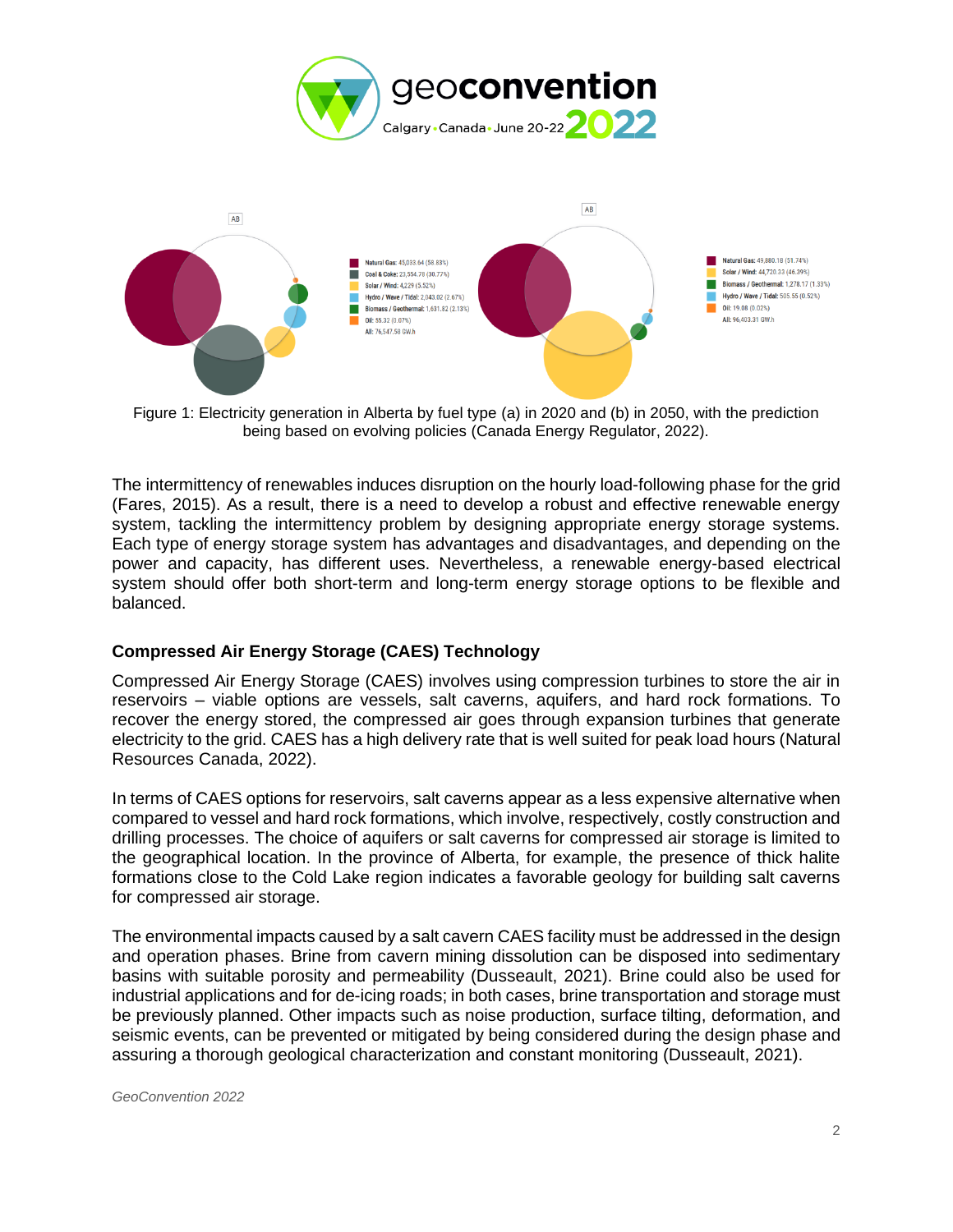

# **Geology in Alberta: halite formations and sandstone formations**

The Province of Alberta has a favorable geology for CAES given the existence of halite and evaporite formations – Lotsberg formation and prairie formations – where salt caverns can be constructed (Alberta Geological Survey, 2022). [Figure 2](#page-2-0) depicts a cross section of the mentioned formation, where it can be noted the thickness of the salt layer. In fact, Federation Engineering has a project for the construction of a salt cavern CAES in the Cold Lake region, and the estimative is that the salt cavern will be placed at a region 1100m depth from the surface with approximate thickness of 200m (Federation Engineering, 2022).



<span id="page-2-0"></span>Figure 2: Cross section of the Lotsberg halite (red layer) of the Elk Point Group; graph tools and data are from geoSCOUT (2022). The scaling on the left shows the vertical depth of the wells used during the characterization of the geological layers.

The presence of sandstone formations in Alberta, which were previously used for water disposal in hydraulic fracturing operations, is a valuable indicator that such formation is also suitable for brine disposal. [Figure 3](#page-3-0) illustrates a possible location for brine disposal, chosen accordingly to the location of active oil and gas infrastructure and aiming to minimize the environmental risk.

# **CAES and Alberta's Energy Grid**

Energy storage is a central element in energy policy debates in Alberta as the province is transitioning away from coal and towards renewables (Alberta Storage Alliance, 2016). However, the regulatory and market frameworks in Alberta lack clarity on their application to energy storage and flexibility to consider the unique attributes of energy storage systems (AESO, 2019; Eeles et al., 2021). Hence, Alberta's grid and market framework should be modernized to provide legislative certainty for investors and encourage the deployment of storage technology in the province (The Conference Board of Canada, 2020). The Alberta Electricity System Operator (AESO) energy storage roadmap details a plan to integrate energy storage systems into the electricity market (Barrington-Leigh & Ouliaris, 2017).

*GeoConvention 2022*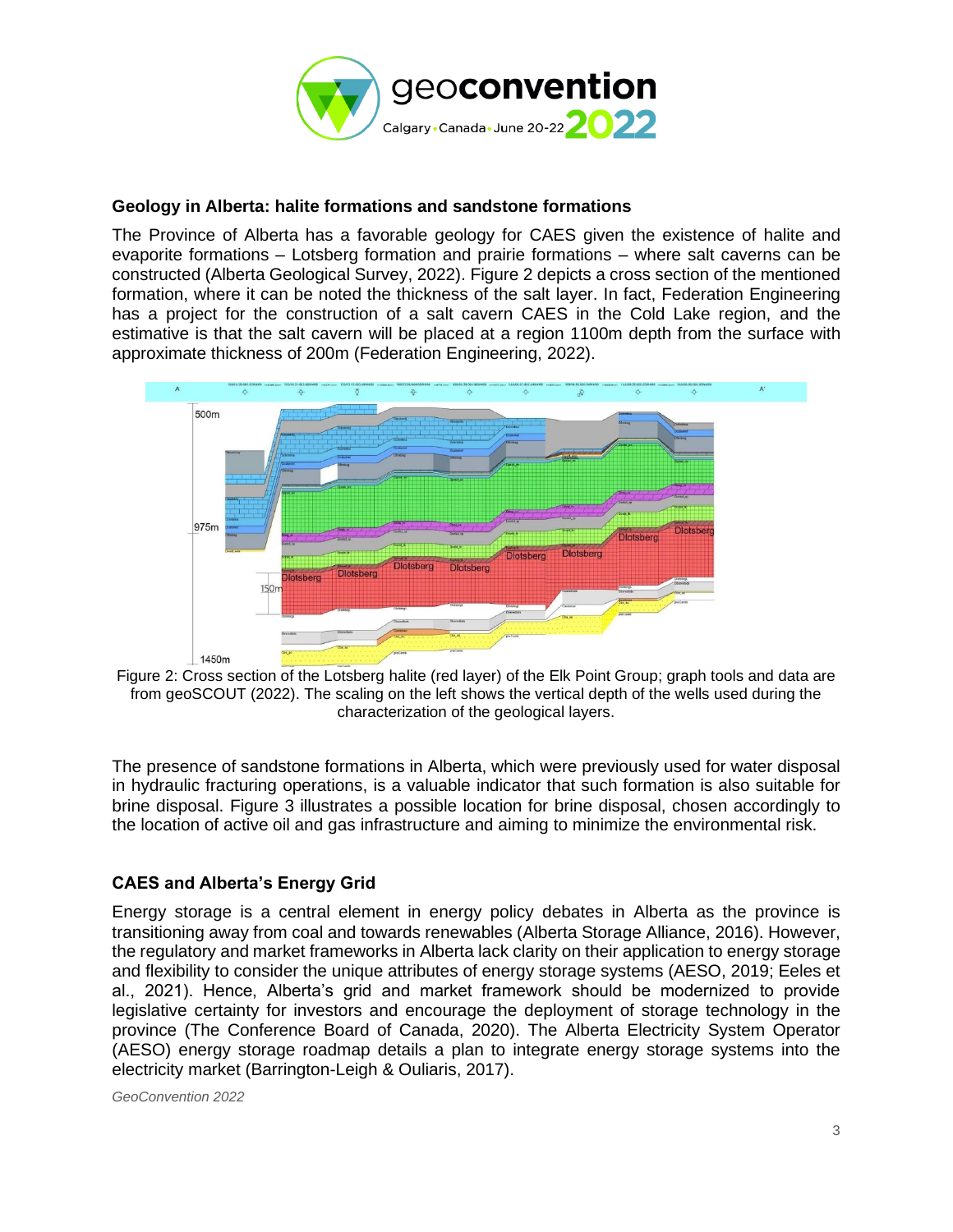



<span id="page-3-0"></span>Figure 3: study zone for construction of a salt cavern CAES and suitable regions for brine disposal. The location was chosen based on the closeness to zones where brine can be either disposed or used in oil and gas operations and on the minimization of seismic events in populated areas.

As suggested by the AESO energy storage roadmap, Alberta's legal framework must be redesigned to recognize energy storage as a unique asset type that is neither a load nor a generator to eliminate this cost disincentive and encourage energy storage deployment in the province. Moreover, the legal framework should outline ownership rules of energy storage as there is legislative ambiguity about who can own energy storage facilities (Selim, 2021). This uncertainty stems from Alberta Utilities Commission's classifying energy storage facilities as both generation and distribution assets and excluding a generating unit.

Further, investors are reluctant to invest in Alberta's energy market because of entry barriers, such as lengthy timelines for project review processes, and regulatory uncertainties. It is recommended that the federal and provincial governments facilitate regulatory approval to encourage investments in energy storage technology in Alberta (Drance et al., 2018).

# **Conclusion**

The use of intermittent renewable energy, such as photovoltaics and wind power, is expected to grow in the near future. Fossil fuel plants are the least desirable solution for maintaining system balance by 2050 in order to reach net zero. Due to the increase of renewable sources in the electricity generation scene, energy storage is critical to maintaining grid stability and reliability.

Compressed Air Energy Storage has proven its effectiveness at grid scale. However, existing CAES installations on an industrial scale are restricted in their diffusion by the availability of appropriate salt formations. Alberta has such geology, and it is possible to create a CAES facility that contributes to Alberta's energy supply and to grid stability.

*GeoConvention 2022*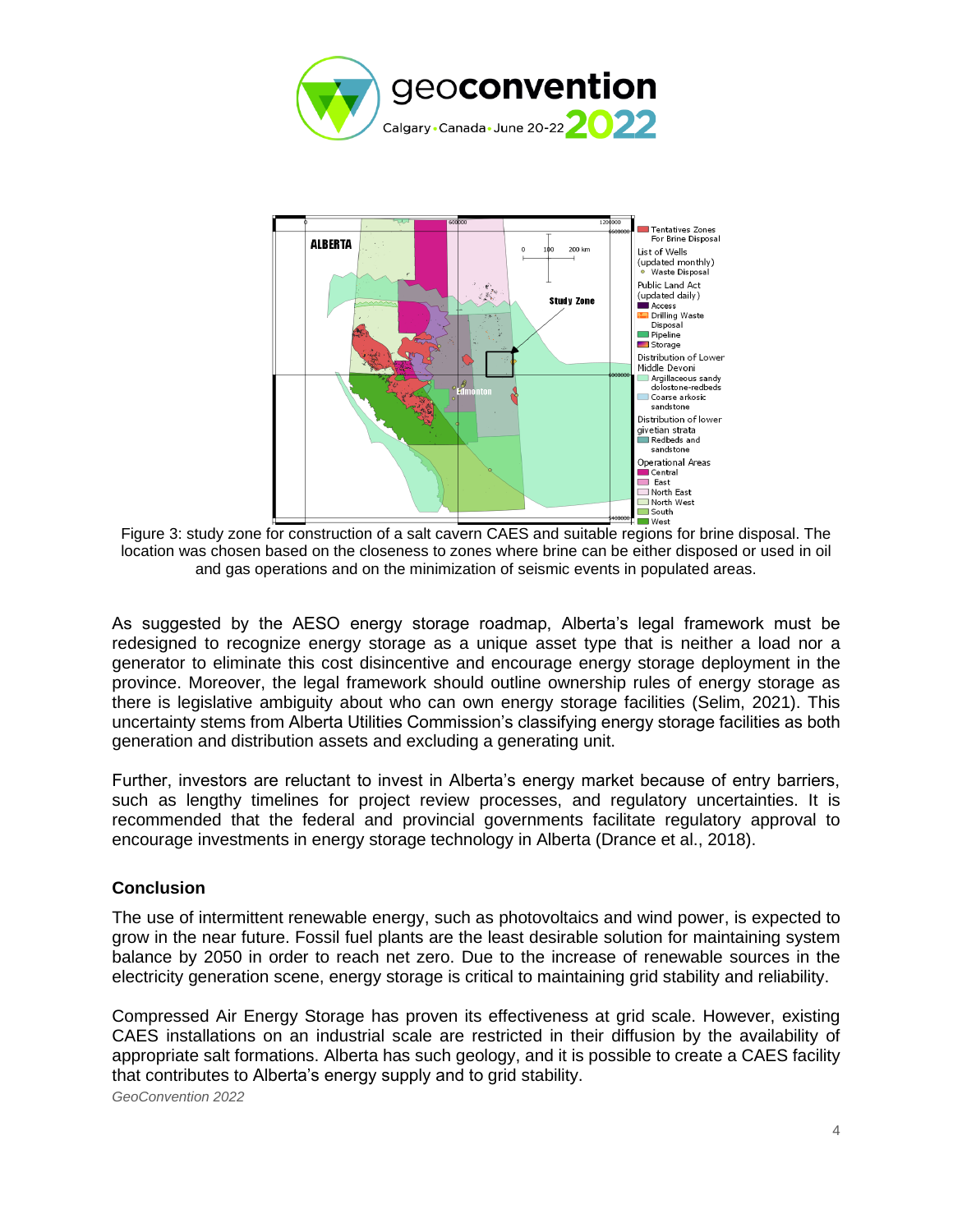

Energy storage at grid scale is, however, still a recent development. Existing legislation does not account for the market necessities, especially in Alberta where the "energy only" wholesale energy market leaves energy storage participation as an unknown variable. Therefore, there is a need for specificity and clarity in Alberta's policies, legislations, and regulations about energy storage. Guaranteeing adaptations in the legislative framework, investors are encouraged to participate in the energy storage market in Alberta.

#### **Acknowledgements**

The authors gratefully acknowledge the support of the Collaborative Research and Training Experience (CREATE) Grant #386133824, correspondent to the REDEVELOP initiative, from the Natural Sciences and Research Council of Canada (NSERC).

#### **References**

- AESO. (2019, August). *AESO energy storage roadmap*. pp. 1-24. <https://www.aeso.ca/assets/Uploads/Energy-Storage-Roadmap-Report.pdf>
- Alberta Geological Survey. (2022). *Atlas of the Western Canada Sedimentary Basin, Chapter 10: Devonian Elk Point Group of the Western Canada Sedimentary Basin.* Accessed 2022- 01-24. URL [https://ags.aer.ca/atlas-the-western-canada-sedimentary-basin/chapter-10](https://ags.aer.ca/atlas-the-western-canada-sedimentary-basin/chapter-10-devonian-elk-point-group) [devonian-elk-point-group](https://ags.aer.ca/atlas-the-western-canada-sedimentary-basin/chapter-10-devonian-elk-point-group)
- Alberta Storage Alliance. (2016). *Energy storage unlocking the value for Alberta's grid*. pp. 1-19. [https://static1.squarespace.com/static/5733b8d1f8baf3a110770c45/t/579a7561e58c62582](https://static1.squarespace.com/static/5733b8d1f8baf3a110770c45/t/579a7561e58c62582a1a8f6e/1493235370224/ASA+White+Paper+-+Energy+Storage+-+Unlocking+The+Value+for+Alberta%27s+Grid.pdf) [a1a8f6e/1493235370224/ASA+White+Paper+-+Energy+Storage+-](https://static1.squarespace.com/static/5733b8d1f8baf3a110770c45/t/579a7561e58c62582a1a8f6e/1493235370224/ASA+White+Paper+-+Energy+Storage+-+Unlocking+The+Value+for+Alberta%27s+Grid.pdf) [+Unlocking+The+Value+for+Alberta%27s+Grid.pdf](https://static1.squarespace.com/static/5733b8d1f8baf3a110770c45/t/579a7561e58c62582a1a8f6e/1493235370224/ASA+White+Paper+-+Energy+Storage+-+Unlocking+The+Value+for+Alberta%27s+Grid.pdf)
- Alberta. (2021). *Renewable Energy in Alberta*. Https://www.Alberta.ca/Renewable-Energy-in-Alberta.Aspx.
- Barrington-Leigh, C., & Ouliaris, M. (2017). The renewable energy landscape in Canada: A spatial analysis. *In Renewable and Sustainable Energy Reviews (Vol. 75)*. https://doi.org/10.1016/j.rser.2016.11.061
- Canada Energy Regulator. (2022). Exploring Canada's Energy Future: Electricity Generation by Region. Accessed 2022-01-24. URL<https://tinyurl.com/z8mxavuj>
- Canada Renewable Energy Association. (2022). *Energy Storage.* Accessed 2022-01-30. URL <https://renewablesassociation.ca/energy-storage/>
- Drance, J., Cameron, G., & Hutton, R. (2018, September 20). *Federal Energy Project Reviews: Timelines in Practice*. Energy Regulation Quarterly. Retrieved January 30, 2022, from https://energyregulationquarterly.ca/articles/federal-energy-project-reviews-timelines-inpractice#sthash.DbHCyQ9G.dpbs

*GeoConvention 2022*